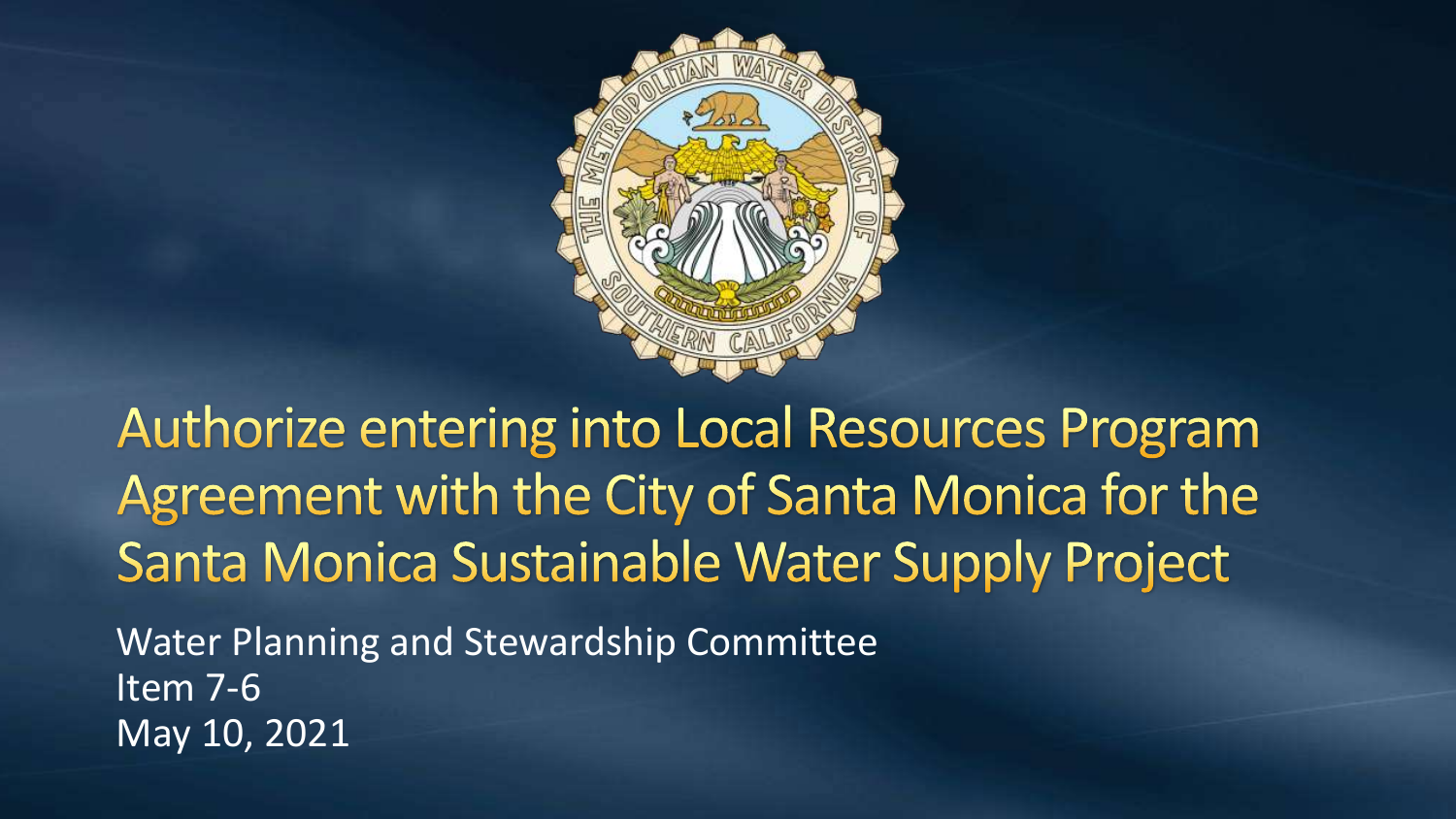## **Local Resources Program**

Provides incentives for Metropolitan's member agencies to develop new local projects to reduce demand on imported water deliveries.







Groundwater Recovery (1991)



Seawater **Desalination** (2014)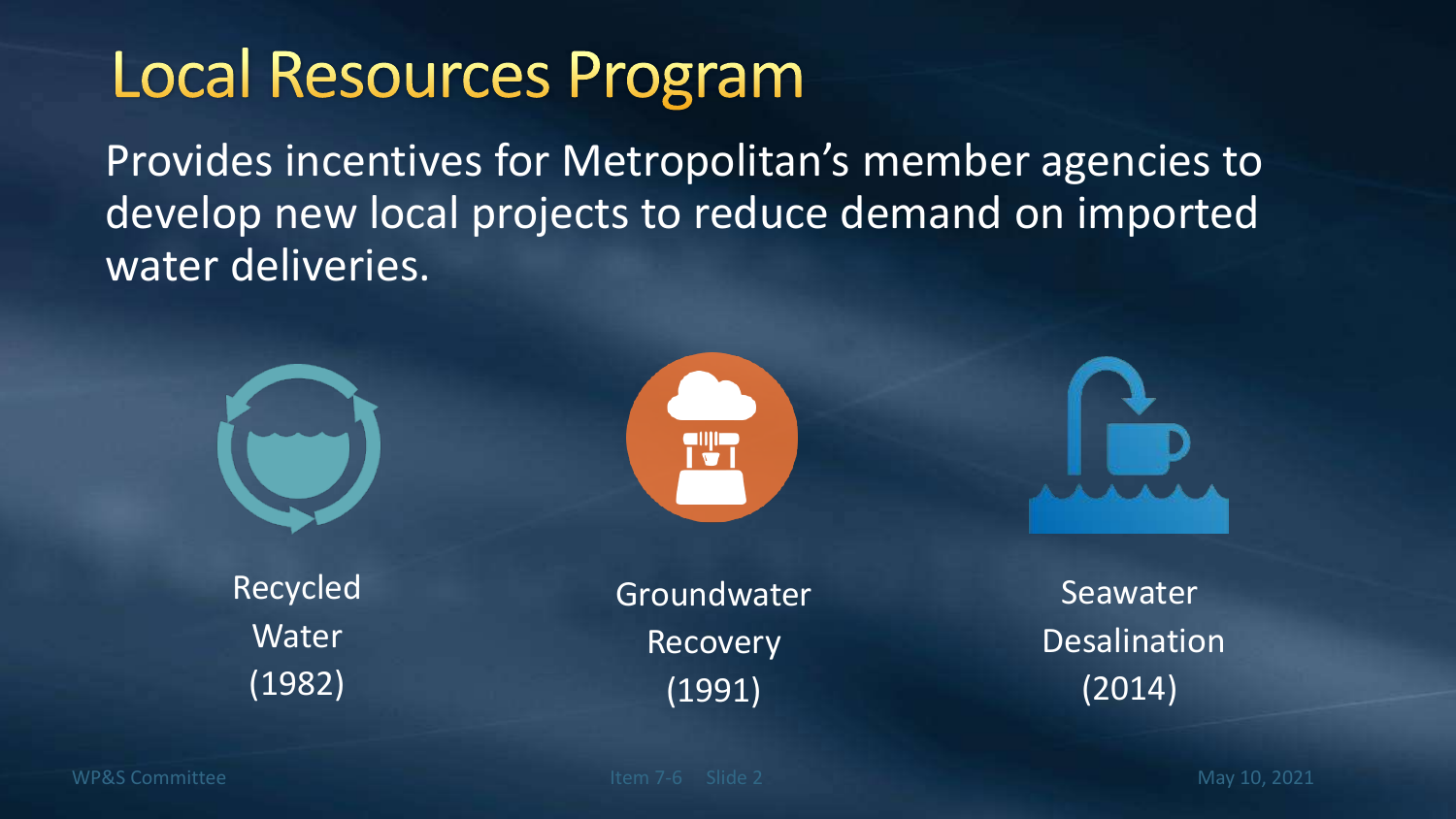#### **Local Resources Program Benefits**



**Benefits** all member agencies regardless of project location

Inc[reases regional wate](http://www.google.com/url?sa=i&rct=j&q=&esrc=s&source=images&cd=&cad=rja&uact=8&ved=2ahUKEwjelY2OvILhAhV2CTQIHfyZCpMQjRx6BAgBEAU&url=http://www.mwdh2o.com/AboutYourWater/Storage-And-Delivery/Reservoirs/Diamond-Valley-Lake&psig=AOvVaw3Dy9XmAhWnZhVIl_oL9rk5&ust=1552681658710697)r supply reliability



Reduces demand for i[mported water suppl](https://www.google.com/url?sa=i&rct=j&q=&esrc=s&source=images&cd=&cad=rja&uact=8&ved=2ahUKEwiXj6ifvILhAhUkHDQIHdx-DvMQjRx6BAgBEAU&url=https://www.watereducation.org/aquapedia/state-water-project&psig=AOvVaw0jgj5SLuBziJA3Hlrl0tjD&ust=1552681704816443)ies



L[egislative Mandat](https://www.google.com/url?sa=i&rct=j&q=&esrc=s&source=images&cd=&cad=rja&uact=8&ved=2ahUKEwi6xfq0wYLhAhU_FjQIHYAGBo4QjRx6BAgBEAU&url=https://showmeinstitute.org/blog/school-choice/senate-bill-493-not-school-choice-bill&psig=AOvVaw1GSV-VLI4H2GCfLBv4FF-X&ust=1552683067440098)e (SB 60 - 1999)

WP&S Committee **Internal Controller Controller Controller Controller Controller Controller Controller Controller Controller Controller Controller Controller Controller Controller Controller Controller Controller Controller** Decreases the burden on **[Metropolitan's infrast](http://www.google.com/url?sa=i&rct=j&q=&esrc=s&source=images&cd=&cad=rja&uact=8&ved=2ahUKEwjW0ZnmvILhAhXfHjQIHWecA5wQjRx6BAgBEAU&url=http://www.mwdh2o.com/AboutYourWater/Storage-And-Delivery/Pumping-Plants/gene-pumping-station&psig=AOvVaw3phS47d4_ZWw_8H6Gh8-Ir&ust=1552681819862481)ructure**<br>Kem 7-6 Slide 3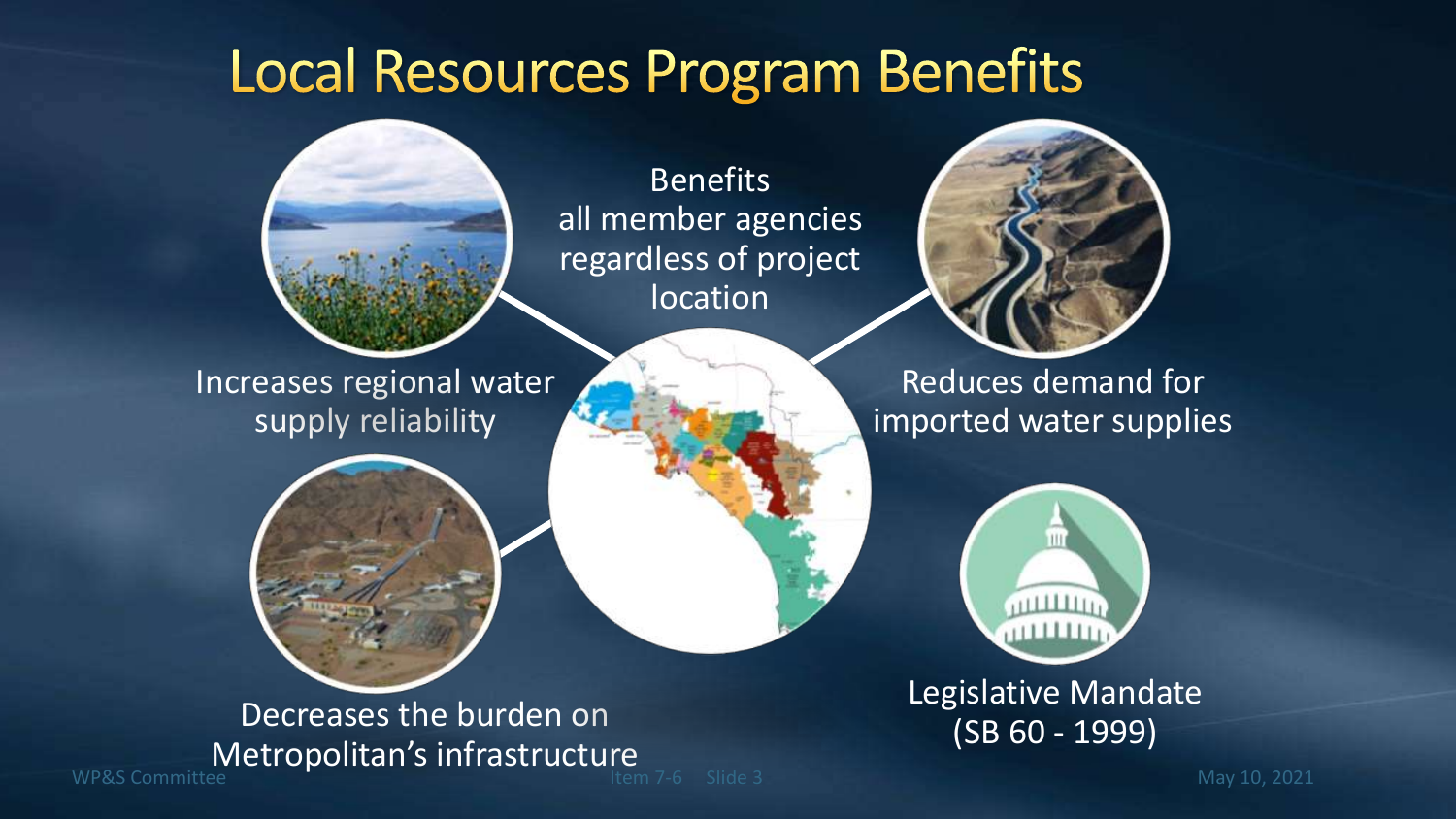**Metropolitan Water District of Southern California**

| <b>Type</b>             | <b>Number</b><br><b>of</b><br><b>Projects</b> | <b>Contract</b><br><b>Yield (AFY)</b> | <b>Deliveries to</b><br>Date (AF) | <b>Incentives</b><br>to Date<br>(SM) |
|-------------------------|-----------------------------------------------|---------------------------------------|-----------------------------------|--------------------------------------|
| Recycling               | 87                                            | 361,000                               | 3,017,000                         | 516                                  |
| Groundwater<br>Recovery | 27                                            | 123,000                               | 1,066,000                         | 177                                  |
| <b>Total</b>            | 114                                           | 484,000                               | 4,083,000                         | 693                                  |

fo

WP&S Committee May 10, 2021

 $\bullet$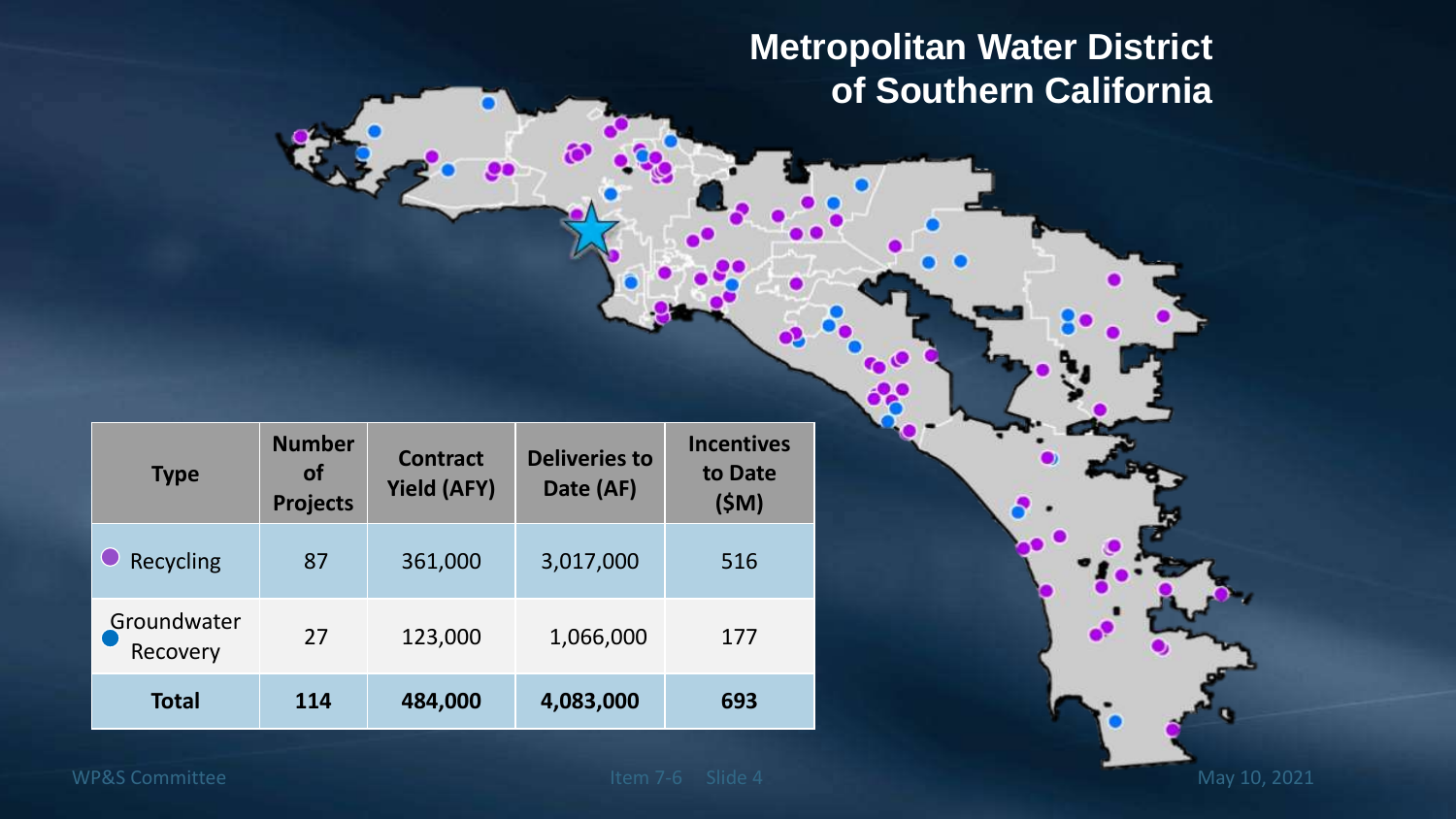#### **Incentive Payment Structures**

| <b>Payment Structure</b><br><b>Alternatives</b> | Maximum <sup>*</sup><br><b>Incentive Amount</b> | <b>Payment Period</b> |
|-------------------------------------------------|-------------------------------------------------|-----------------------|
| $1 - S$ liding Scale                            | \$340/AF                                        | 25 years              |
| 2 - Sliding Scale**                             | \$475/AF                                        | 15 years              |
| 3 – Fixed Incentive Rate                        | \$305/AF                                        | 25 years              |

\* Pay for project water used \*\* Project must produce for 25 years

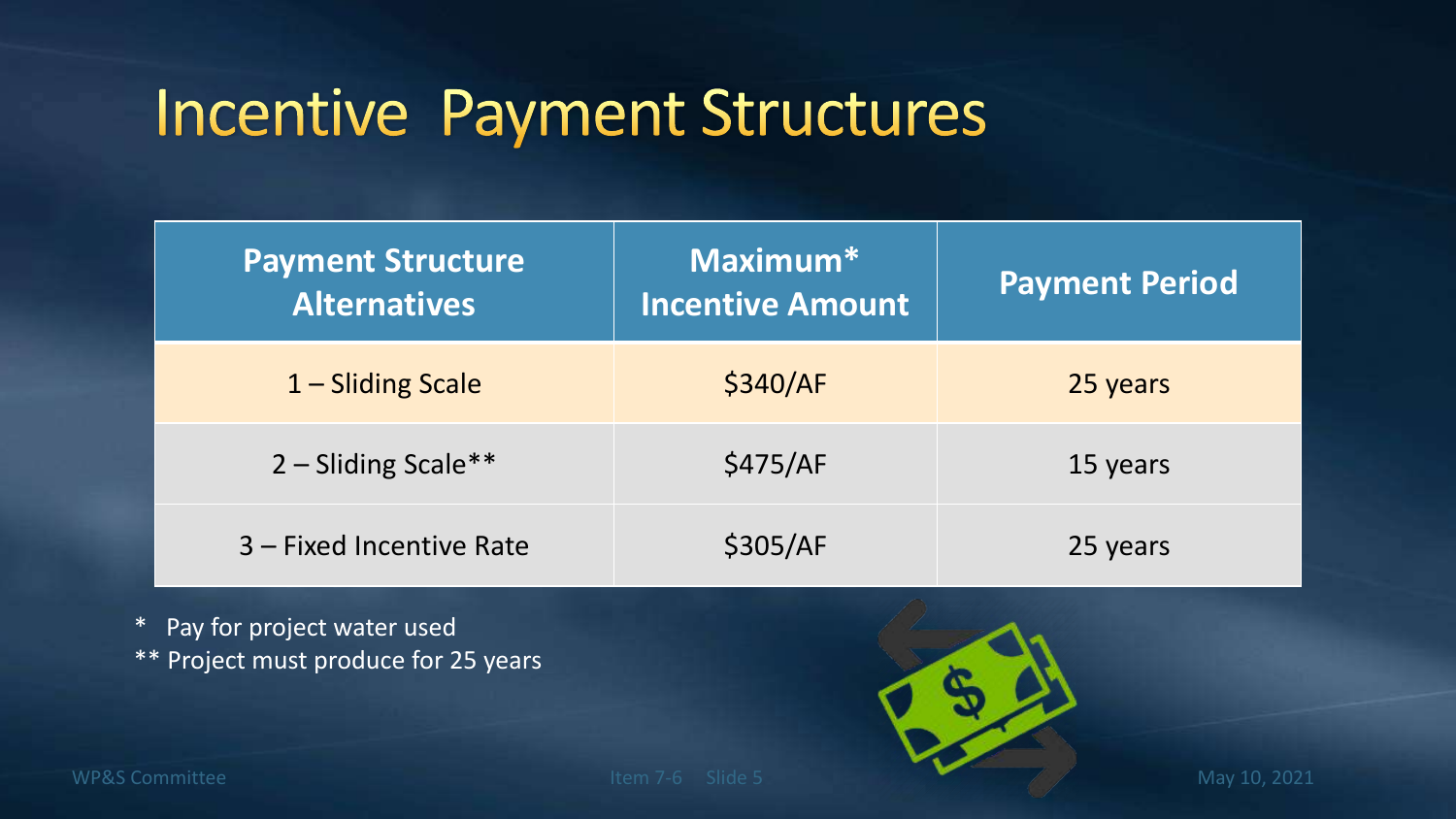#### Santa Monica Sustainable Water Supply Project

**• Advanced Water Treatment Facility** 

- New 1 MGD treatment plant
- Advanced treated recycled water to recharge the Santa Monica Groundwater Basin for potable use
- **Arcadia Water Treatment Plant Improvements** 
	- <sup>®</sup> New RO concentrate recovery system
	- Increase recovered groundwater for potable use
- 2,300 AFY capacity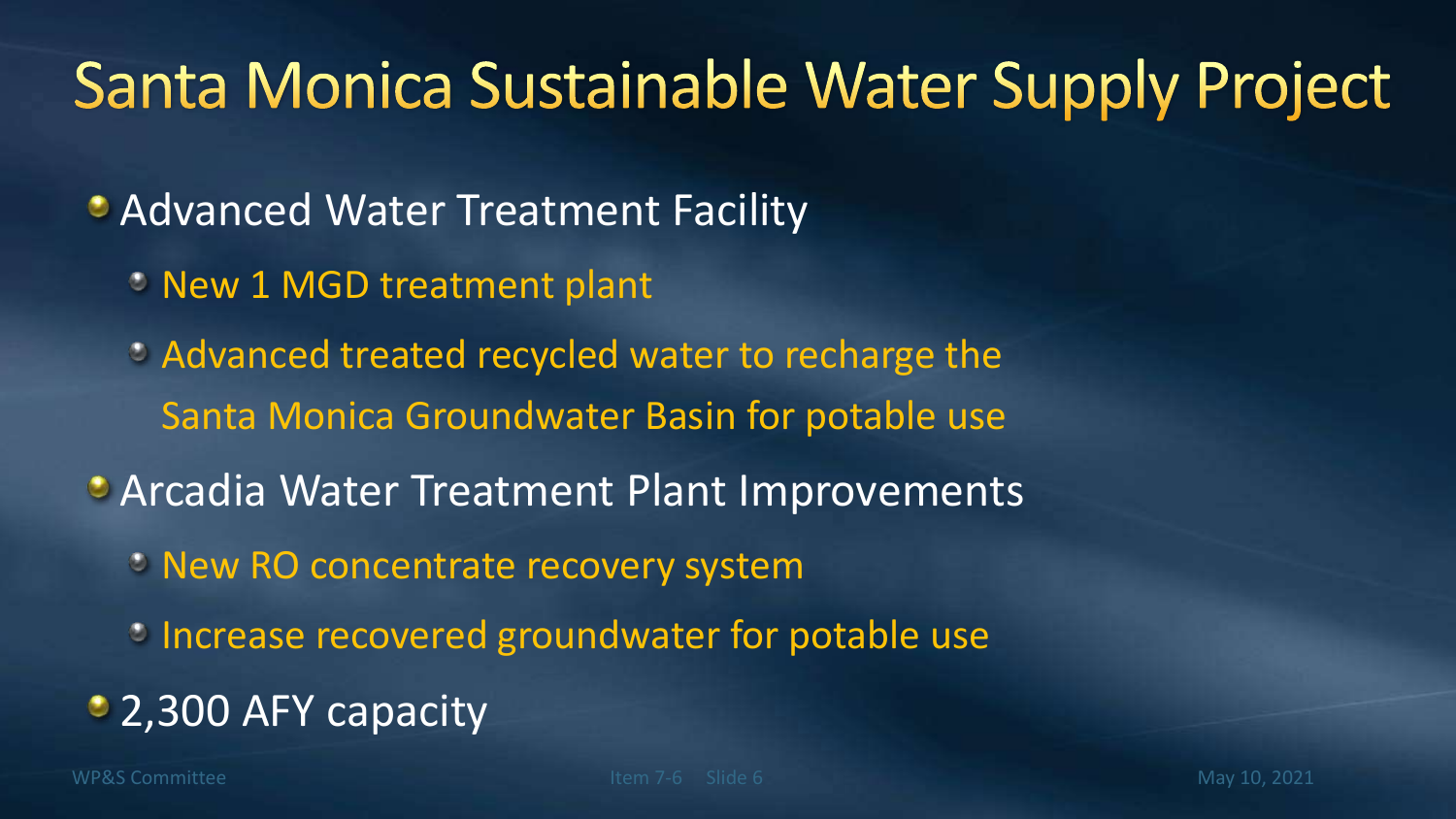## Santa Monica Sustainable Water Supply Project

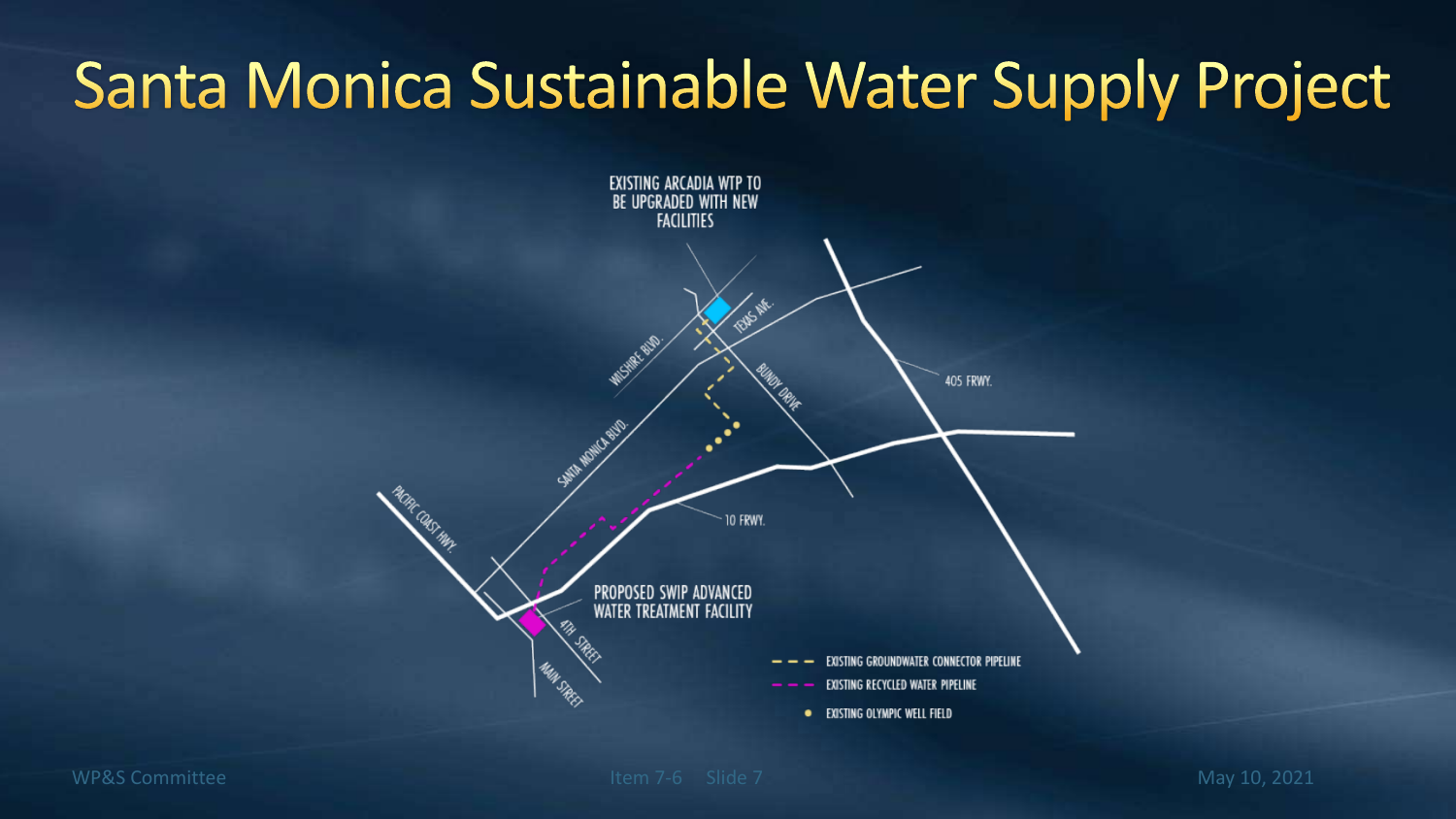# Santa Monica Sustainable Water Supply Project **Agreement Terms**



2,300 AFY over 25 years Sliding scale incentives up to \$340/AF for 25 years



\$19.6 million maximum lifetime contract payment 58,000 AF maximum contract yield over 25 years



Performance Provisions

- <sup>o</sup> Start of construction and operation
- **Production targets every four years**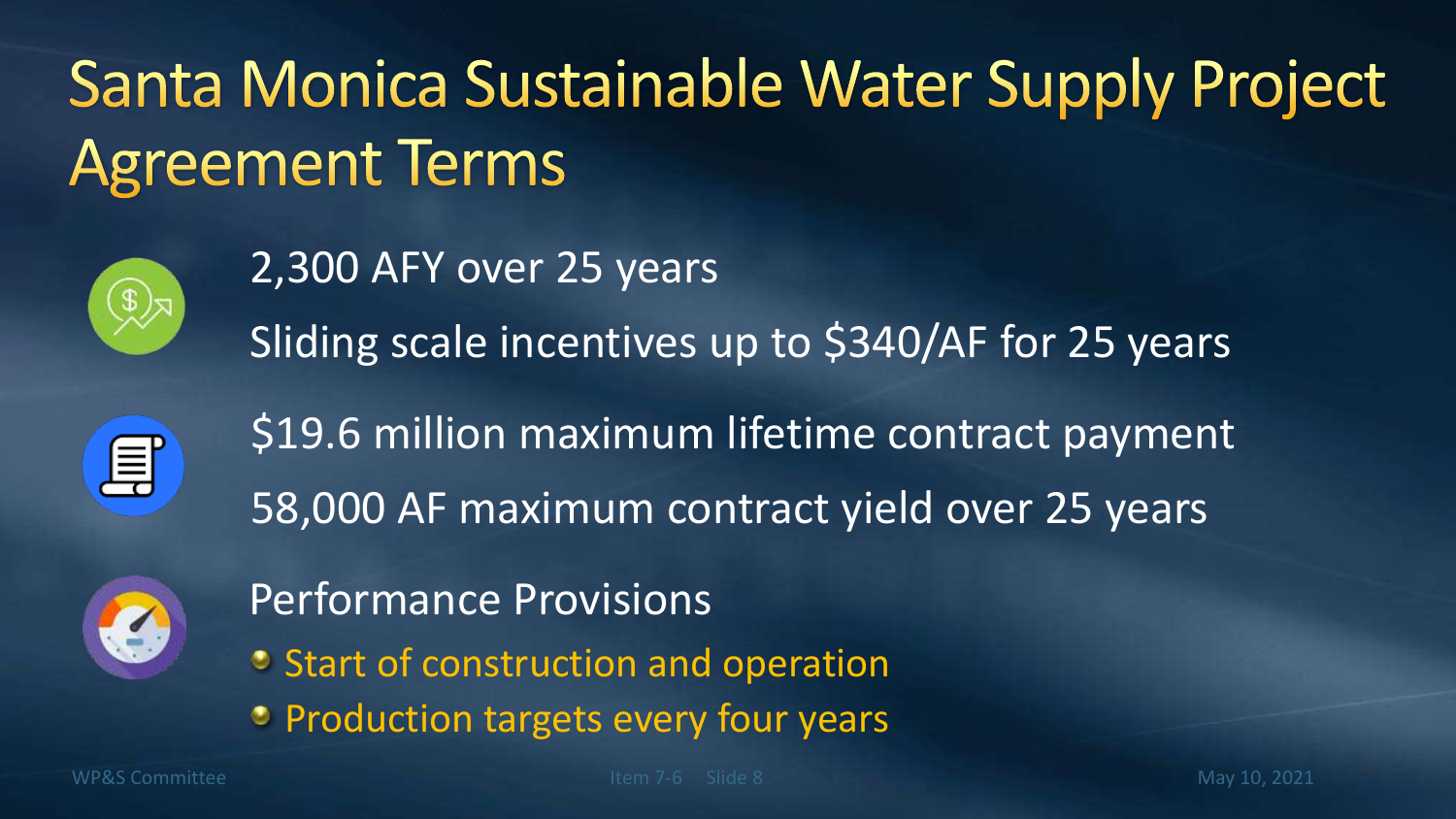# **Board Options**

Option #1:

- **Review and consider the city of Santa Monica's CEQA** documents and take related CEQA actions; and
- **Authorize the General Manager to enter into a Local** Resources Program Agreement with the city of Santa Monica for the Santa Monica Sustainable Water Supply Project for up to 2,300 AFY of advanced treated recycled water under the terms included in this letter.

Option #2:

Do not authorize execution of an agreement for the ۰ Project.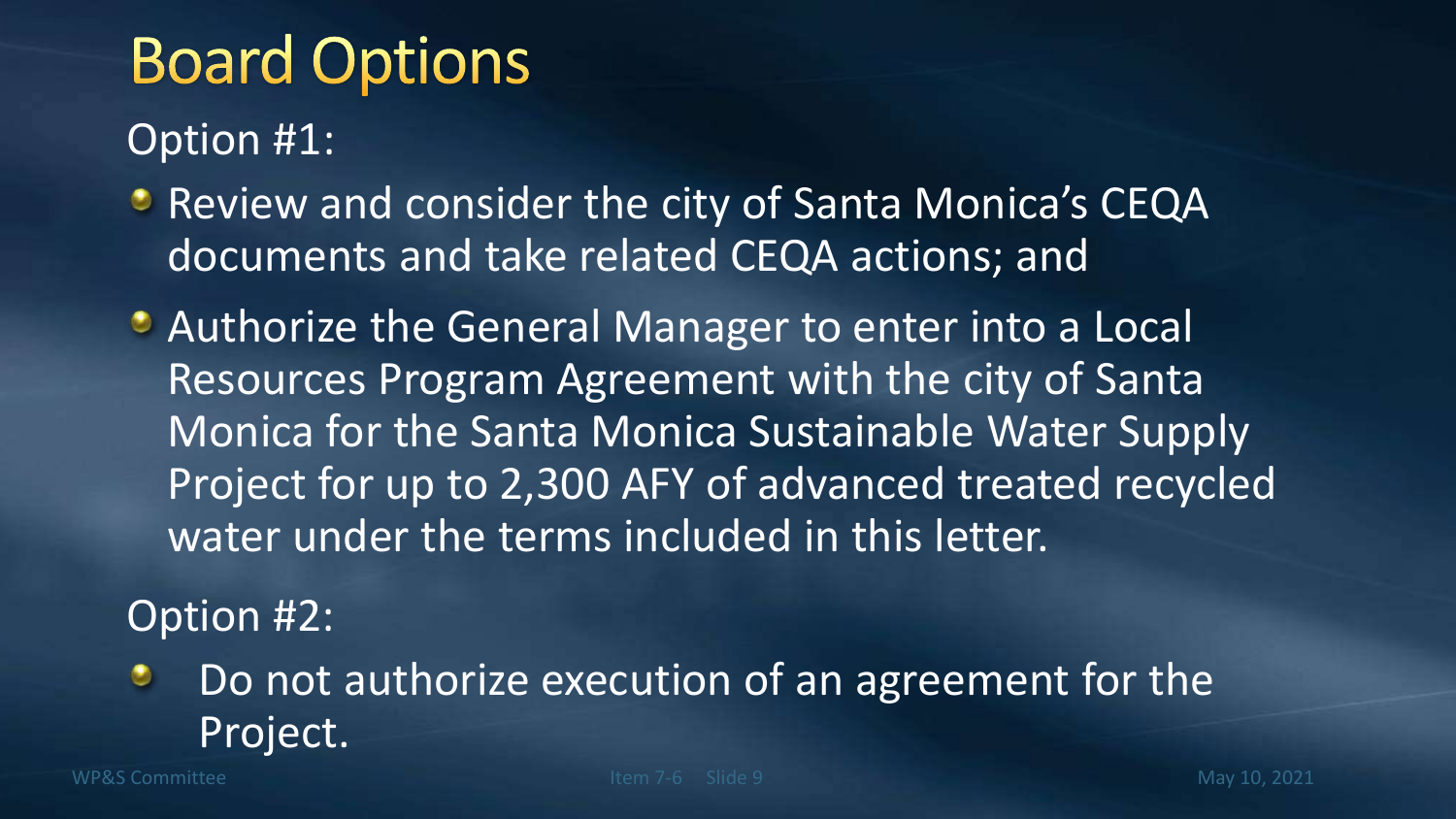## **Staff Recommendation**

#### Option #1